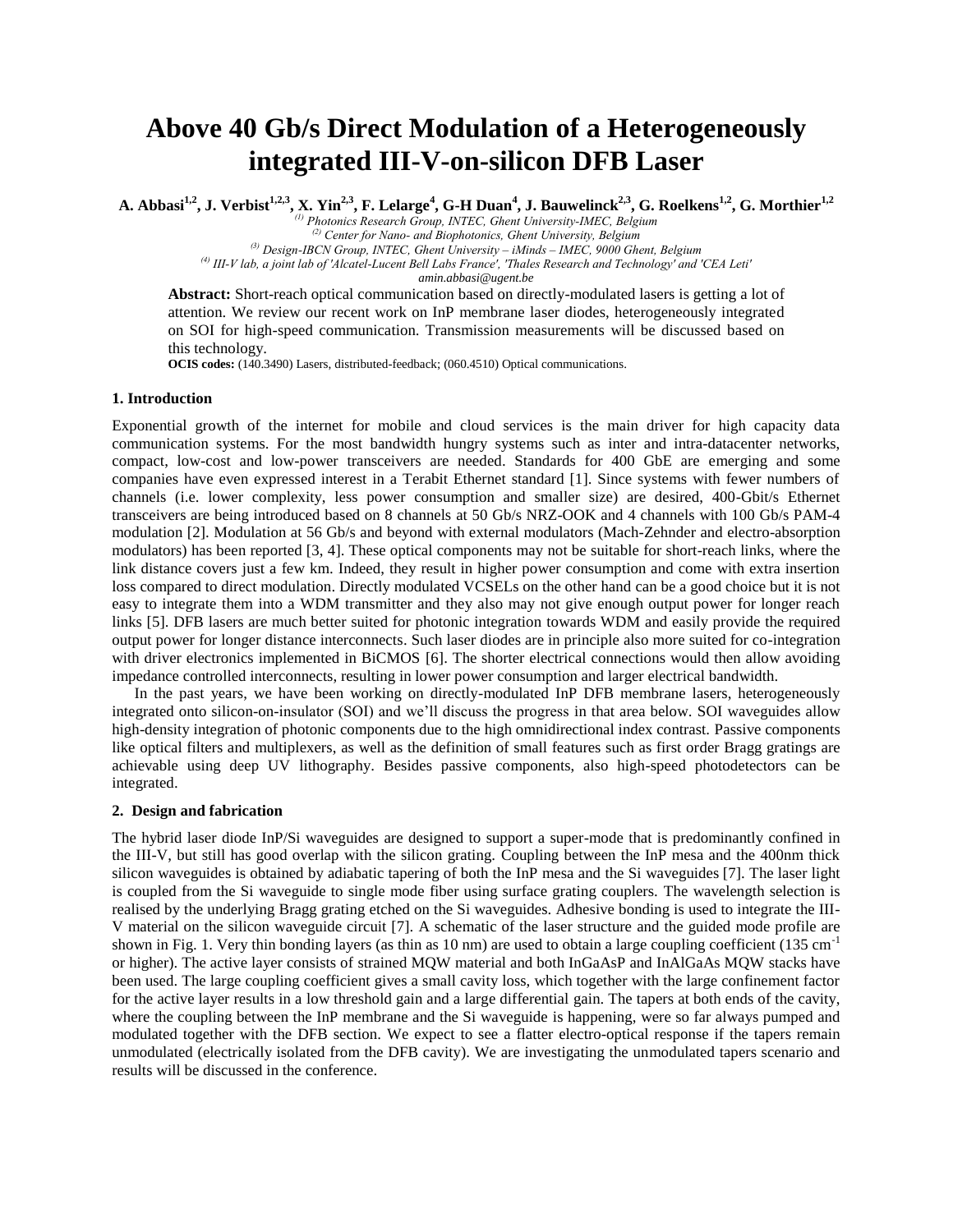

Fig. 1. Simulated mode profile of the InP/Si waveguide (left), schematic of the DFB laser with coupling tapers (right).

# **3. InGaAsP MQW lasers**

The first III-V epitaxial layer which was used in our experiments consisted of a 200 nm thick n-InP contact layer, two 100 nm thick InGaAsP separate confinement heterostructure layers (bandgap wavelength 1.17 μm), 6 InGaAsP quantum wells (6 nm thick, emission wavelength 1.55 μm) surrounded by InGaAsP barriers, a 1.5 μm thick p-InP top cladding and a 300 nm InGaAs contact layer. The total thickness of the bonding layer (BCB and oxide) is 50 nm. This results in lasers with typical threshold current below 20 mA, a power in the Si waveguide of 6 mW at 100 mA and a side mode suppression ratio (SMSR) of 45 dB at a stage temperature of 20  $\mathbb{C}$ . The both the laser and the tapers are pumped. The latter act as semiconductor optical amplifer (SOA). The length of the laser is 340 µm and that of the tapers is 220  $\mu$ m. From the width of the stopband, a coupling coefficient of 135 cm<sup>-1</sup> was estimated. This laser showed a 3dB small signal modulation bandwidth of 15 GHz at a 100 mA bias current (Fig. 2).



Fig. 2. Small-signal response at different bias currents (left), the dependence of relaxation oscillation frequency on the driving current (right)

NRZ-OOK large signal modulation was demonstrated up to 28 Gb/s, as well as transmission over 2km of NZ-DSF fiber (with a dispersion of 4.5 ps/nm.km) [8]. Eye diagrams are shown in Fig. 3. This laser was also used for 20 Gbaud PAM-4 modulation. Eye diagrams for the back-to-back configuration and after 2 km transmission over NZ-DSF fiber are shown in Fig. 3. Finally electrical duobinary (ED) modulation was used to push the laser modulation speed to 40 Gb/s using NRZ-OOK as an input signal and leveraging the 4th order Bessel filter shape of the laser's electro-optical response. The received data were post-processed off-line for BER estimation with and without equalisation in this case [9].



Fig. 3. Eye diagrams for 28 Gb/s NRZ-OOK (left), for 40 Gb/s PAM-4 (center) and for 40 Gb/s electrical duobinary (right).